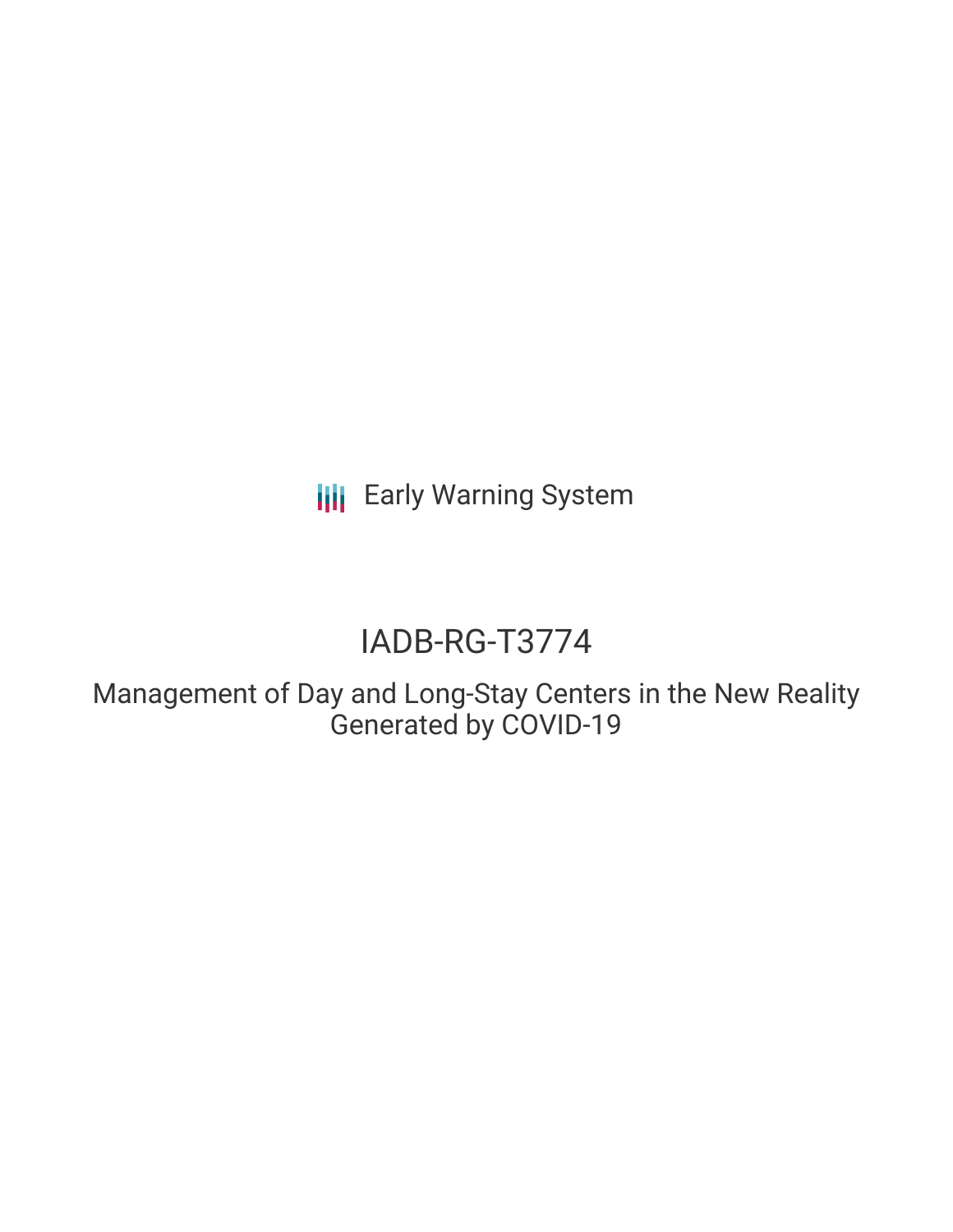

Ш

# **Quick Facts**

| <b>Financial Institutions</b>  | Inter-American Development Bank (IADB)                          |
|--------------------------------|-----------------------------------------------------------------|
| <b>Status</b>                  | Approved                                                        |
| <b>Bank Risk Rating</b>        | C                                                               |
| <b>Voting Date</b>             | 2020-12-10                                                      |
| <b>Borrower</b>                | Regional                                                        |
| <b>Sectors</b>                 | Education and Health, Law and Government, Technical Cooperation |
| Investment Type(s)             | <b>Advisory Services</b>                                        |
| <b>Investment Amount (USD)</b> | $$0.20$ million                                                 |
| <b>Project Cost (USD)</b>      | $$0.25$ million                                                 |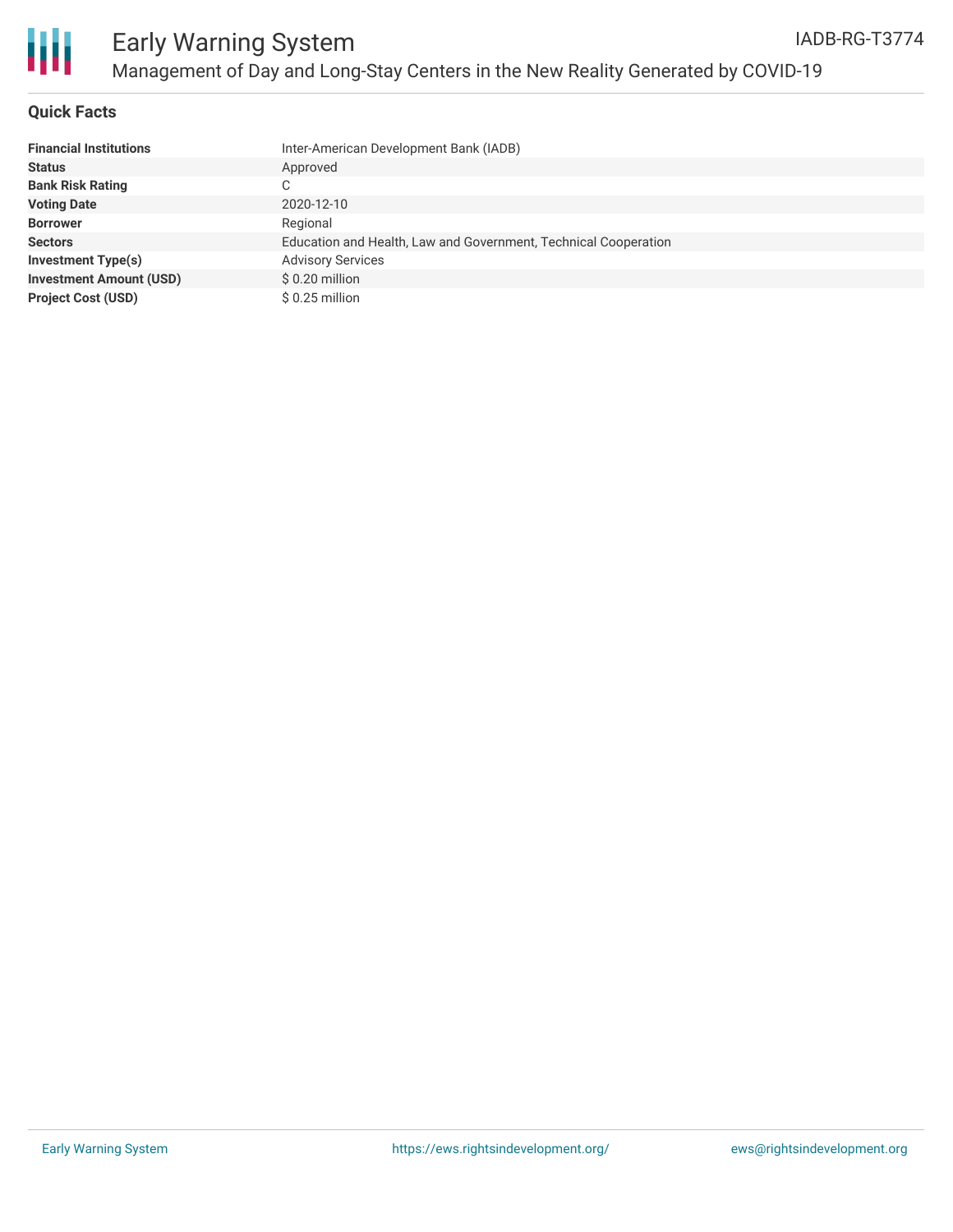

### **Project Description**

According to IADB website, the project aims to provide technical insights for the redesign of existing policies and protocols for the operation of day and long-stay centers for the elderly in LAC.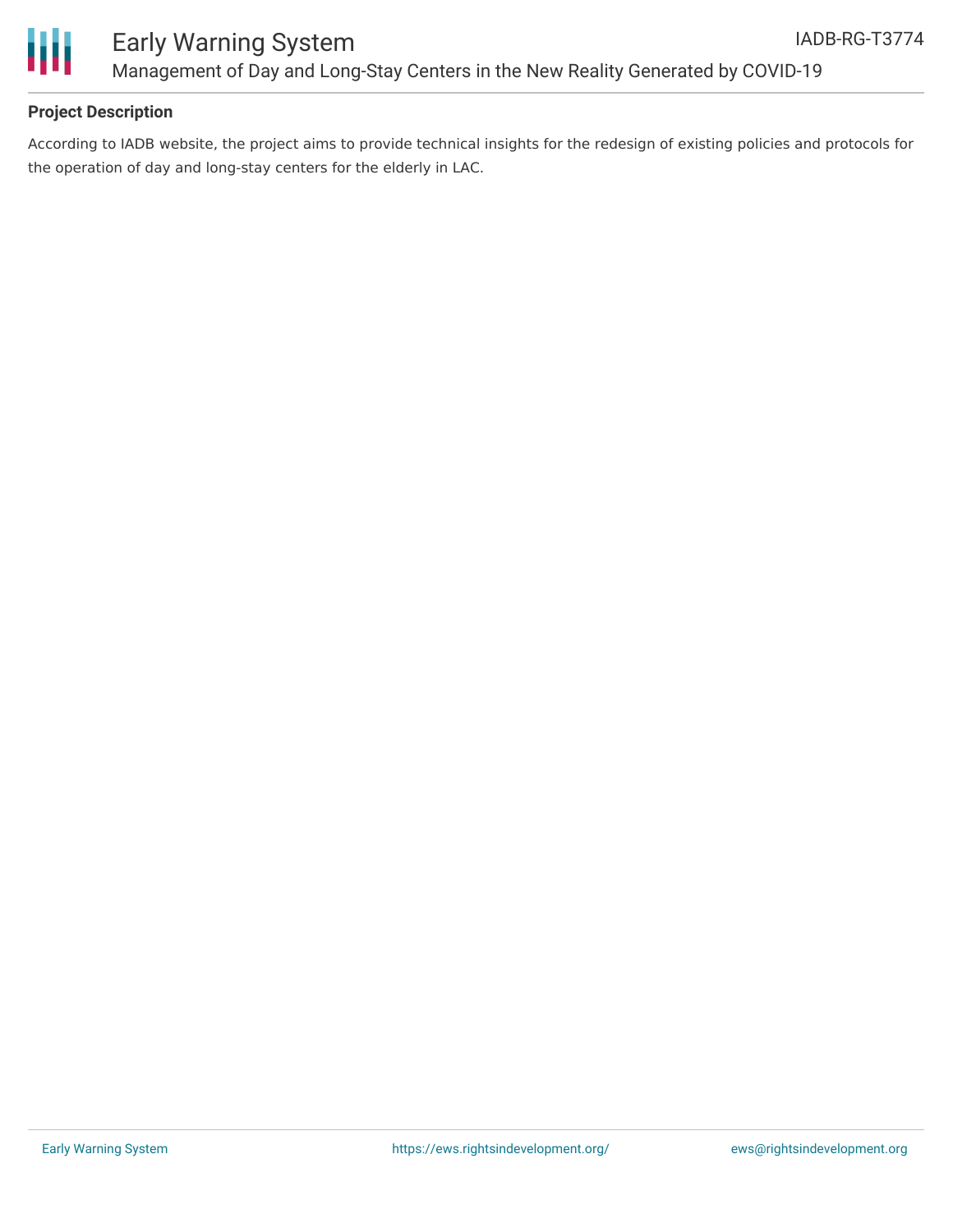

#### **Investment Description**

• Inter-American Development Bank (IADB)